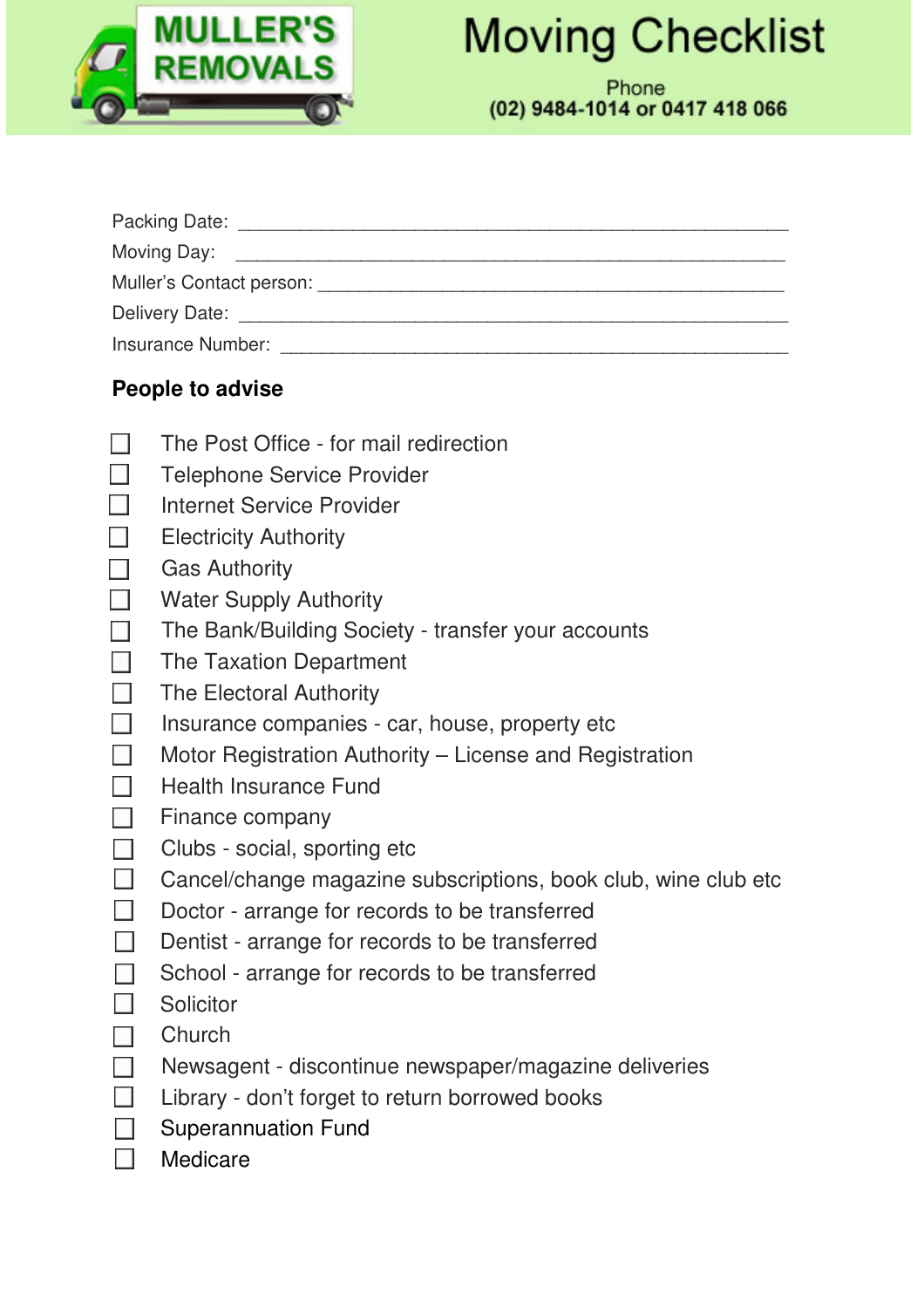## **Things you can do ahead of time**

- $\square$  Dispose of all flammable goods and prohibited items.
- $\Box$  Seek advice from the manufacturers of your washing machine, fridge, freezer and other appliances, as to whether they require attention prior to transportation.
- $\Box$  Sell or dispose of any furniture that you are not taking with you.
- $\Box$  Arrange for somebody to mind your children on packing and uplift days, if possible.
- $\Box$  Collect your family's dental and medical records.
- $\Box$  If renting, advise your landlord as soon as possible.
- $\Box$  If you are doing all or part of your own packing, obtain cartons and allow plenty of time for this task.
- $\Box$  Take time to accurately calculate your insurance value and complete your Insurance Declaration Form.
- $\Box$  Backup your computer hard disk. Ensure printer, scanner etc is prepared for transport. Seek manufactures advice if unsure.
- $\square$  Drain waterbeds ready for transport. If special tools are required, disassemble the bed frame ready for transport.
- $\square$  Disassemble any built-in fixtures and fitting, ready for transport.
- $\square$  Disassemble outdoor items i.e. swing sets, cubby house etc and place all bolts, screws in an envelope for safekeeping.
- $\square$  Dismantle all prefabricated furniture ready for transport, particularly computer desks, we know its a pain, but they don't travel very well at all. Place nails, screws etc in a clearly marked, sealed envelope.

\_\_\_\_\_\_\_\_\_\_\_\_\_\_\_\_\_\_\_\_\_\_\_\_\_\_\_\_\_\_\_\_\_\_\_\_\_\_\_\_\_\_\_\_\_\_\_\_\_\_\_\_\_\_\_\_\_\_\_\_\_\_\_\_\_\_\_

\_\_\_\_\_\_\_\_\_\_\_\_\_\_\_\_\_\_\_\_\_\_\_\_\_\_\_\_\_\_\_\_\_\_\_\_\_\_\_\_\_\_\_\_\_\_\_\_\_\_\_\_\_\_\_\_\_\_\_\_\_\_\_\_\_\_\_

\_\_\_\_\_\_\_\_\_\_\_\_\_\_\_\_\_\_\_\_\_\_\_\_\_\_\_\_\_\_\_\_\_\_\_\_\_\_\_\_\_\_\_\_\_\_\_\_\_\_\_\_\_\_\_\_\_\_\_\_\_\_\_\_\_\_\_

\_\_\_\_\_\_\_\_\_\_\_\_\_\_\_\_\_\_\_\_\_\_\_\_\_\_\_\_\_\_\_\_\_\_\_\_\_\_\_\_\_\_\_\_\_\_\_\_\_\_\_\_\_\_\_\_\_\_\_\_\_\_\_\_\_\_\_

\_\_\_\_\_\_\_\_\_\_\_\_\_\_\_\_\_\_\_\_\_\_\_\_\_\_\_\_\_\_\_\_\_\_\_\_\_\_\_\_\_\_\_\_\_\_\_\_\_\_\_\_\_\_\_\_\_\_\_\_\_\_\_\_\_\_\_

\_\_\_\_\_\_\_\_\_\_\_\_\_\_\_\_\_\_\_\_\_\_\_\_\_\_\_\_\_\_\_\_\_\_\_\_\_\_\_\_\_\_\_\_\_\_\_\_\_\_\_\_\_\_\_\_\_\_\_\_\_\_\_\_\_\_\_

\_\_\_\_\_\_\_\_\_\_\_\_\_\_\_\_\_\_\_\_\_\_\_\_\_\_\_\_\_\_\_\_\_\_\_\_\_\_\_\_\_\_\_\_\_\_\_\_\_\_\_\_\_\_\_\_\_\_\_\_\_\_\_\_\_\_\_

 $\overline{\phantom{a}}$  , and the contribution of the contribution of the contribution of the contribution of the contribution of the contribution of the contribution of the contribution of the contribution of the contribution of the